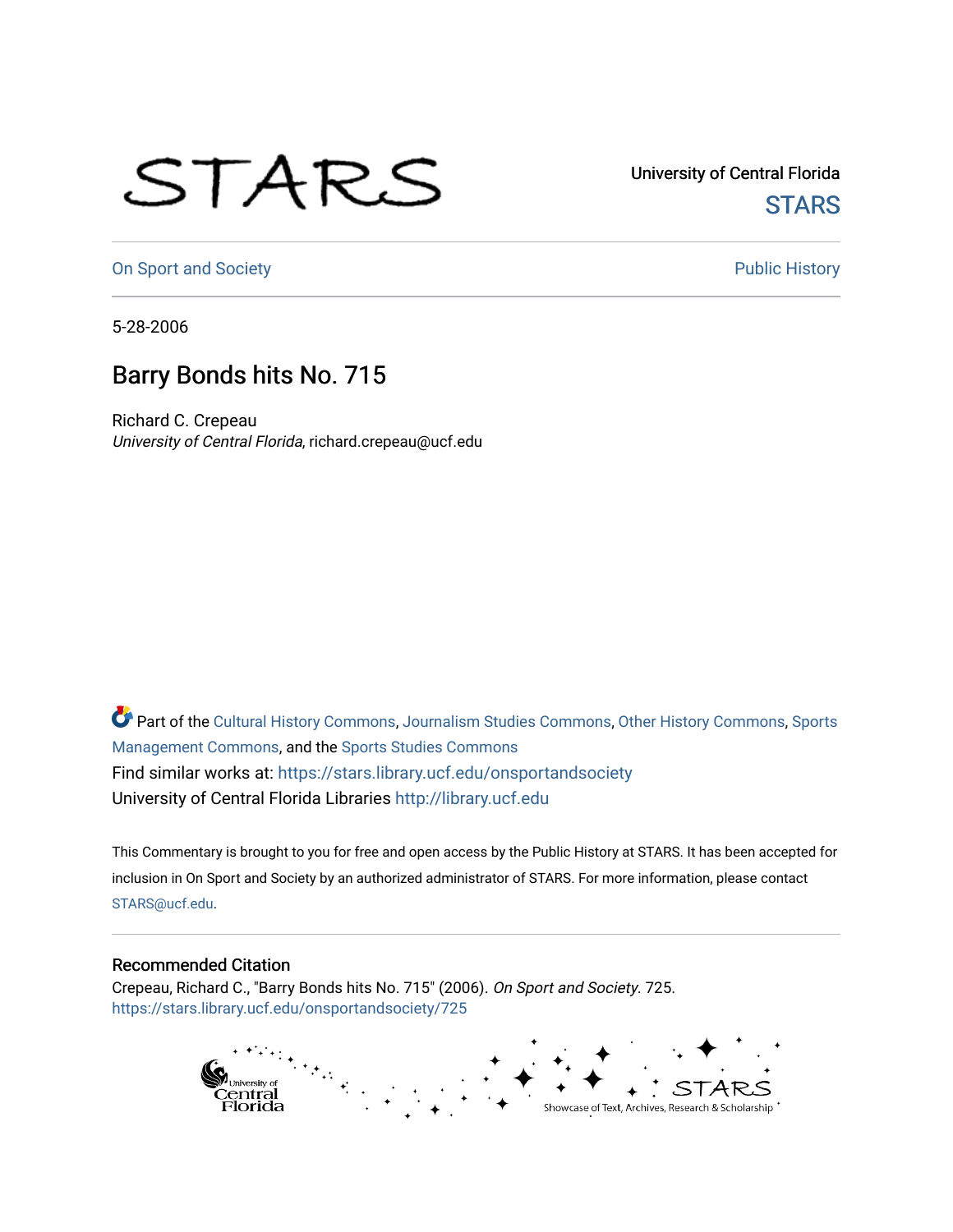## SPORT AND SOCIETY FOR H-ARETE Barry Bonds hits No. 715 MAY 28, 2006

It pains me excessively to admit this, but Commissioner of Baseball Bud Selig and I agree on something: Barry Bonds' arrival at the number 714 and 715 in home runs is not the occasion for celebration.

It seems as if we were both wrong as Bonds neared the 714 mark and there was considerable public excitement, at least by the media. Then as the "Bonds Watch" rambled on and on the public interest waned. Bonds chasing Ruth began to resemble an endless slow moving freight train whose caboose was nowhere in sight. Those who watched the lumbering events must have felt like they were being subjected to the Chinese water torture.

Bonds is now number two on the all-time home run list, still some forty behind Hank Aaron. It would seem foolish to celebrate someone moving into the number two position on any list, but clearly for the baseball public 714 remains a magical number. Ruth's achievement is still regarded as formidable and therefore Bonds passing Ruth is a significant milestone and achievement.

As to all the negatives surrounding Bonds, including steroids and his personality, at least for a few brief moments during the run to 715, these were set aside. In Philadelphia on May 7, with Bonds sitting at 712 home runs, attendance took a forty-percent jump. The crowds on that Sunday night and for the previous games in the series were vocal and were heckling Bonds. The signs in the stands made repeated references to steroids, as well as negative comparisons to both Ruth and Aaron.

But in the end Philly fans, as Bonds said, did not match the vitriol of Los Angeles, and when 713 came the crowd paid tribute to the feat. Bonds hit a 450-foot plus drive off the facing of the third deck and a McDonald's sign. It took the air out of the place as it went on its majestic flight. After his final at bat in the eighth inning there was a massive exodus. The fans had been waiting around in a blowout game only to see Bonds.

Then it was back to San Francisco and the more appreciative Giant fans. Two nights later, 714 appeared to be happening until Cub outfielder Juan Pierre jumped and grabbed the high fly just before it cleared the fence in deep center. The crowd let out a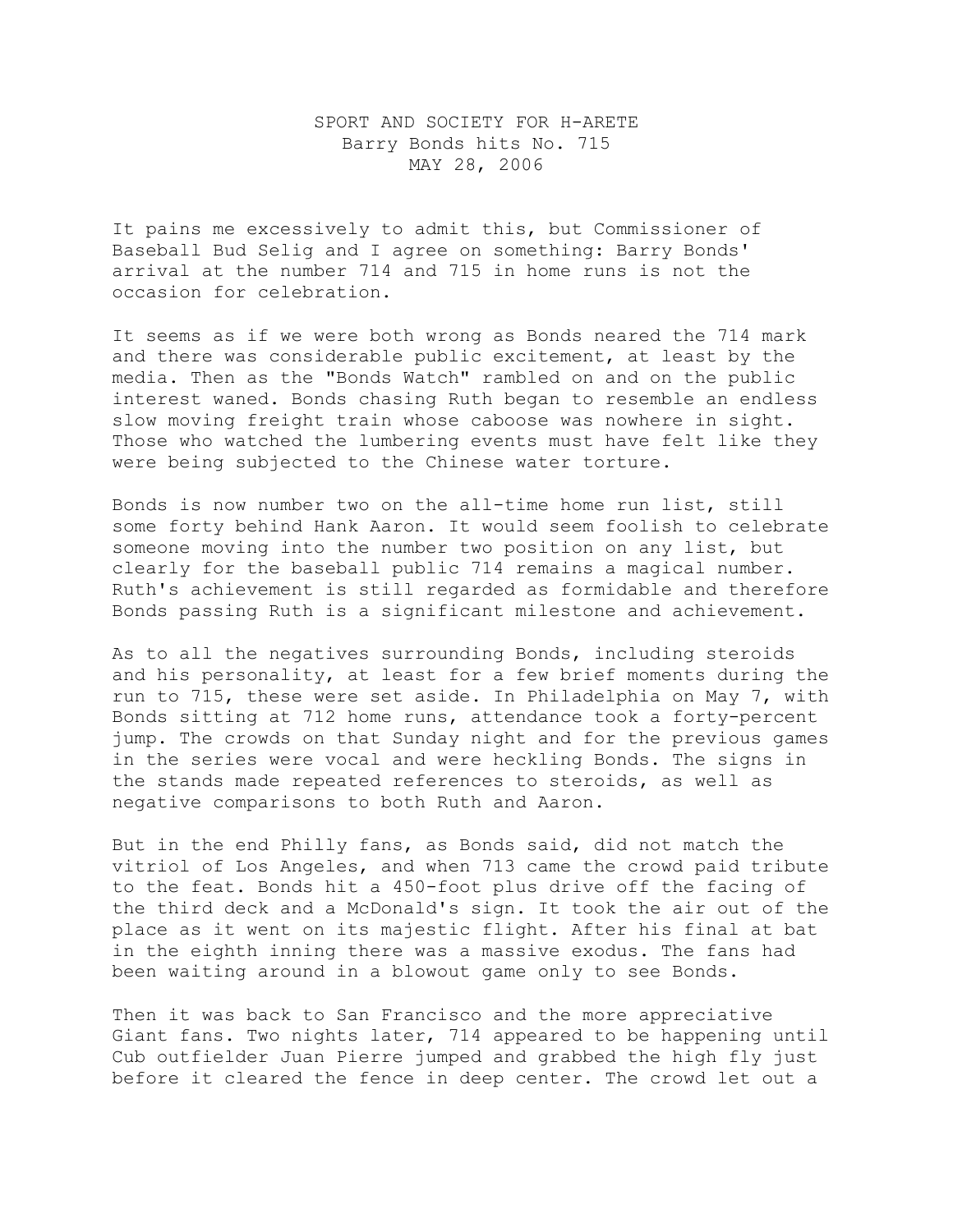collective sigh of disappointment. In the week following 713, Bonds had only one hit. At times the frustration began to show.

When the Giants went back on the road to Houston the atmosphere was decidedly less joyous. The ugliest incident occurred there, when Russ Springer threw several pitches at Bonds until he finally hit him. Springer was thrown out of the game, and the crowd gave him a standing ovation. This was the third time in a row that Springer hit Bonds since Bonds homered off him in May of 2001.

As this freight train lumbered on an air of sadness settled in over the proceedings. Bonds was clearly struggling with his body as well as his mind. He appeared at times to be both frustrated and depressed. It is difficult to tell if the public vilification was pressing down on him, or if it was the betrayal by his body that made him a sad and nearly sympathetic figure. Albert Pujols captured the essence of the moment when he said: "I don't ever want to be in the life he's having."

When Ruth hit 712, 713, and 714 there was no unusual pressure. They all came the same day, May 25, 1935. They were part of a four-for-four day at the plate against the Pirates at Forbes Field. The last of them, 714, was the longest, indeed one of the longest ever hit at Forbes Field, a Ruthian Clout. It went over the upper deck in right field and came to rest in a small park across the street from the stadium. In another nice touch, the last two of Ruth's homers came off Guy Bush who had been one of the 1932 Cubs heckling Ruth just prior to his legendary "called shot" during the World Series.

For Bonds, 714 finally came in the Bay Area in Oakland rather than San Francisco nearly two weeks after 713. On Saturday May 20th Bonds homered off Oakland's Brad Halsey in the second inning. It was another eight days when 715 left the park in San Francisco off Colorado pitcher Byung-Hyun Kim in the fourth inning on Sunday May 28.

By this point the crowds were becoming less delirious with each at bat. When 715 left the park the crowd rose to watch it soar into the center-field stands. In the previous days the crowd in San Francisco came to its feet each time Bonds came to the plate and stood throughout the at-bat. Fatigue was plaguing more people than Bonds and the press. ESPN had been less insistent on cutting into its programming for every Bonds plate appearance. I don't even know if they were "live" on Sunday.